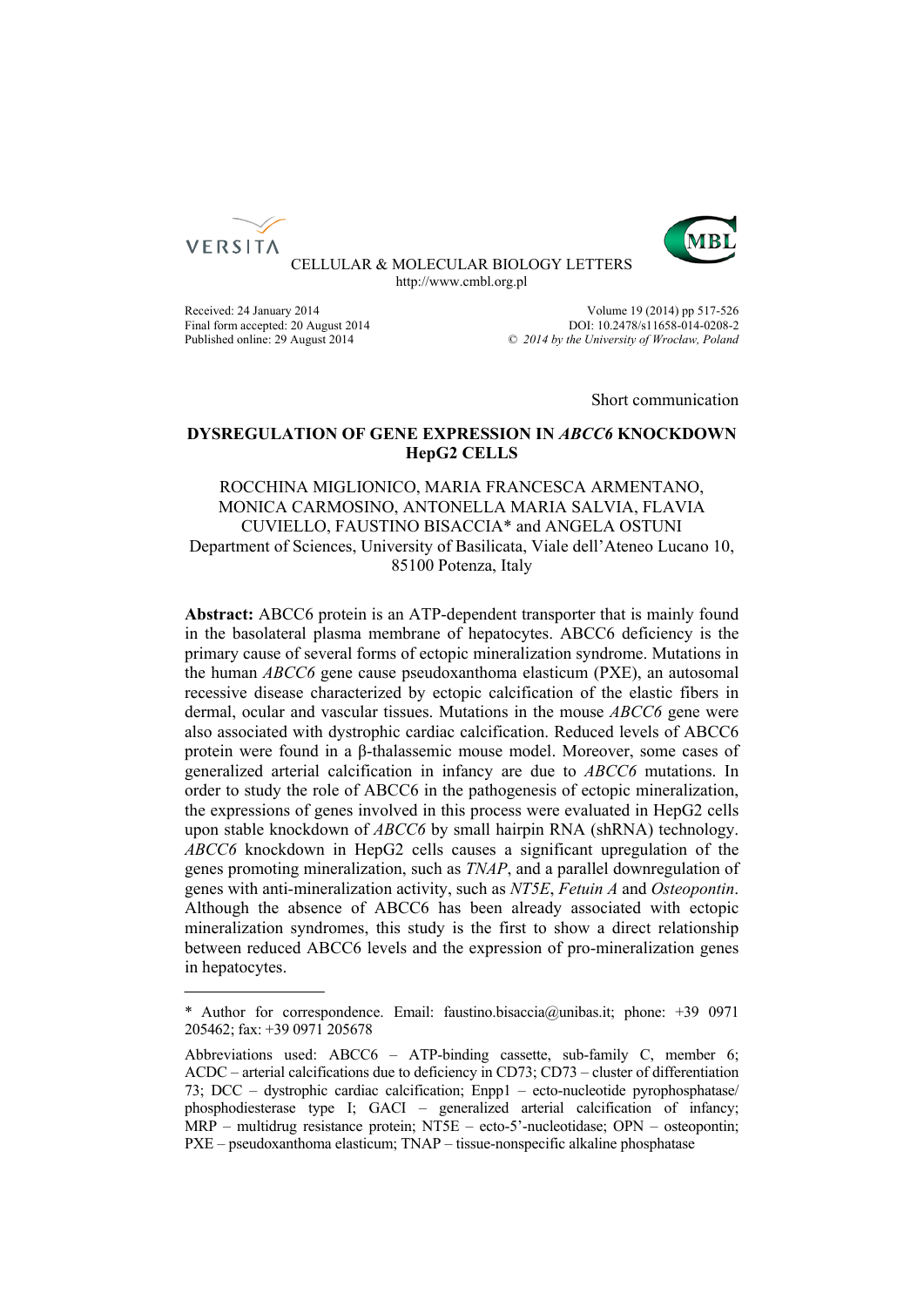**Keywords:** ABCC6, Knockdown, HepG2 cells, Gene expression, Mineralization, TNAP, NT5E, OPN, Fetuin A

### **INTRODUCTION**

Biomineralization is the process by which minerals are deposited within or outside the cells in a variety of organisms. It is subject to complex regulatory networks. Physiological mineralization occurs in hard tissues, whereas pathological calcification occurs in soft tissues [1]. Various proteins and intracellular pathways are involved in these processes [2–4].

Several lines of evidence suggest that the ABCC6 transporter, encoded by the *ABCC6* gene and mainly expressed in the liver and kidneys, is implicated in several ectopic mineralization defects in humans and mice [5]. Mutations in the human *ABCC6* gene cause pseudoxanthoma elasticum (PXE), an autosomal recessive disease characterized by a progressive ectopic calcification of the elastic fibers in dermal, ocular and vascular tissues [6]. A PXE phenotype without mutations in *ABCC6* has frequently been associated with β-thalassemia patients [7]. A β-thalassemia mouse model showed a significant decrease in ABCC6 protein expression, even if it occurs too late in life and is thus insufficient to promote mineralization [8].

Generalized arterial calcification of infancy (GACI) is a hereditary disorder generally associated with mutations in the ecto-nucleotide pyrophosphatase/phosphodiesterase type I (*Enpp1*) gene [9]. It was recently reported that some cases of GACI are due to *ABCC6* mutations and show characteristic PXE clinical manifestations [10, 11]. In addition, deficiency in CD73 (encoded by the *NT5E* gene) causes a human disease called arterial calcifications due to deficiency in CD73 (ACDC), which is characterized by a spontaneous and premature onset of arterial calcification, closely related but phenotypically different from GACI and PXE [12]. Finally, mutations in the mouse *ABCC6* gene have been associated with dystrophic cardiac calcification (DCC), a disease characterized by hydroxyapatite deposition in necrotic myocytes [13, 14].

ABCC6 is expressed in the basolateral membrane of hepatocytes and in the proximal kidney tubules [15, 16]. The inability of this transporter to secrete its unknown substrate(s) in systemic circulation could be the primary cause of the ectopic calcification phenotype of PXE, β-thalassemia, GACI and DCC [17].

In this study, we analyzed the role of ABCC6 in the mineralization process using HepG2 cells, a suitable in vitro model system for the study of polarized human hepatocytes in which ABCC6 protein is endogenously expressed [18]. We observed a set of genes involved in hydroxyapatite deposition that are differentially expressed in *ABCC6* knockdown HepG2 cells, suggesting that the molecules transported by ABCC6 in the liver are involved in the regulation of genes directly engaged in the mineralization processes.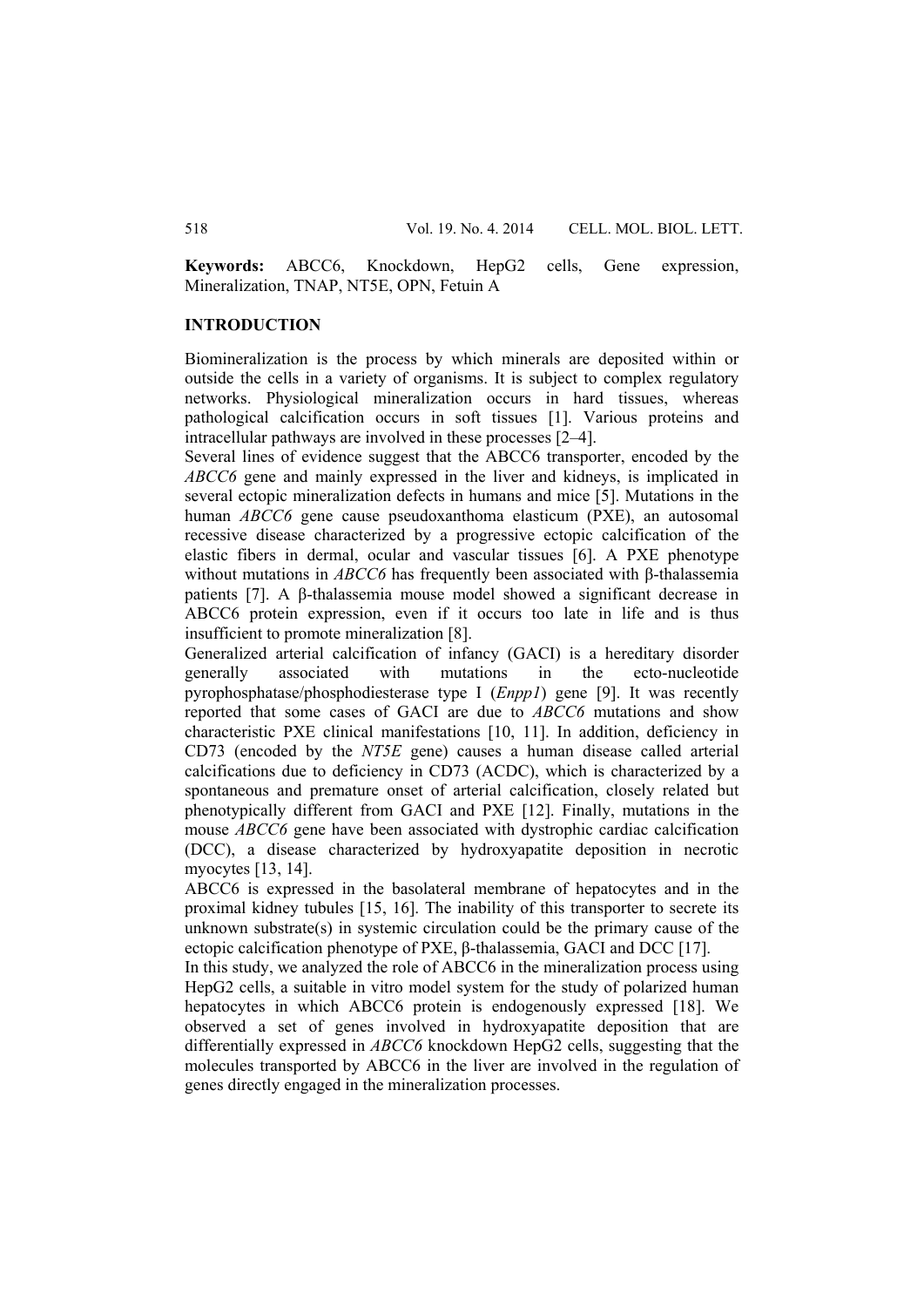#### **MATERIALS AND METHODS**

# **HepG2 cell culture and isolation of HepG2 clones stably expressing** *ABCC6* **shRNA**

Human hepatocellular carcinoma cell line (HepG2) was maintained in Dulbecco's modified essential medium (DMEM) containing  $4.5 \text{ g/l}$  glucose, supplemented with 10% fetal bovine serum, 2 mM L-glutamine, penicillin (100 U/ml) and streptomycin (100 mg/ml) at  $37^{\circ}$ C, in an atmosphere of  $5\%$  CO<sub>2</sub>. Four short-hairpin RNAs (shRNAs) targeting different sequences in the coding regions of the *ABCC6* gene (*ABCC6*-shRNA) and a scrambled shRNA (scr-shRNA) cloned into the pRS vector were purchased from OriGene Technologies. After selection in a medium containing puromycin (2 μg/ml) for 2 weeks, individual resistant clones were expanded in medium without puromycin and evaluated via real-time PCR and western blot analysis. The *ABCC6*-shRNA targeting sequence 5'-AGCTTAGACGCGAGAGGTCCATCAAGTCA-3' from base pairs 2688 to 2716 yielded significantly effective *ABCC6* knockdown compared with HepG2 cells that had been stably transfected with scr-shRNA. The corresponding knockdown clone was used for further studies.

### **RT-PCR and real-time PCR**

Total RNA was extracted using the GenElute Mammalian Total RNA Miniprep Kit (Sigma-Aldrich) according to the manufacturer's instructions. The RNA was transcribed to cDNA using oligo (dT) primers and the GeneAmp RNA PCR Core Kit (Applied Biosystems). cDNA was amplified via real-time PCR using PowerSYBR Green PCR Master Mix (Promega) on the 7500 Fast Real-Time PCR System (Applied Biosystems). The ABCC6 primers used in the real-time PCR experiments and the shRNA sequence used to knock down the ABCC6 gene do not map to the ABCC6 pseudogene sequence. All of the real-time PCR experiments were based on the use of primers spanning exon–exon junctions to eliminate any undesirable genomic DNA amplification. They were designed following these guidelines: GC content of 40–60%; product size of 80–150 bp; Tm of 60ºC, no secondary structures, no primer dimers (Table 1).

| Gene         | Accession<br>number | Forward primer                 | Reverse primer               |
|--------------|---------------------|--------------------------------|------------------------------|
| ABCC6        | NM 001171           | AAGGAACCACCATCAGGAGGAG         | ACCAGCGACACAGAGAAGAGG        |
| <b>TNAP</b>  | NM 000478           | <b>TACAAGCACTCCCACTTCATCTG</b> | GCTCGAAGAGACCCAATAGGTAGT     |
| <i>Enppl</i> | NM 006208           | CCGTGGACAGAAATGACAGTTTC        | ATGGACAGGACTAAGAGGAATTCTAAA  |
| NT5E         | NM 002526.3         | GGGCGGAAGGTTCCTGTAG            | GAGGAGCCATCCAGATAGACA        |
| Fetuin A     | NM 001622           | GCACGCCGCGAAAGC                | <b>TTCCTCCAGCTGAAAATTGGA</b> |
| Osteopontin  | NM 001040058        | AGGCAGAGCACAGCATCGT            | <b>TCGGCGTTTGGCTGAGA</b>     |
| $β-actin$    | NM 001101           | <b>CCTGGCACCCAGCACAAT</b>      | GCCGATCCACACGGAGTACT         |

Table 1. Primers used in the real-time RT-PCR assay.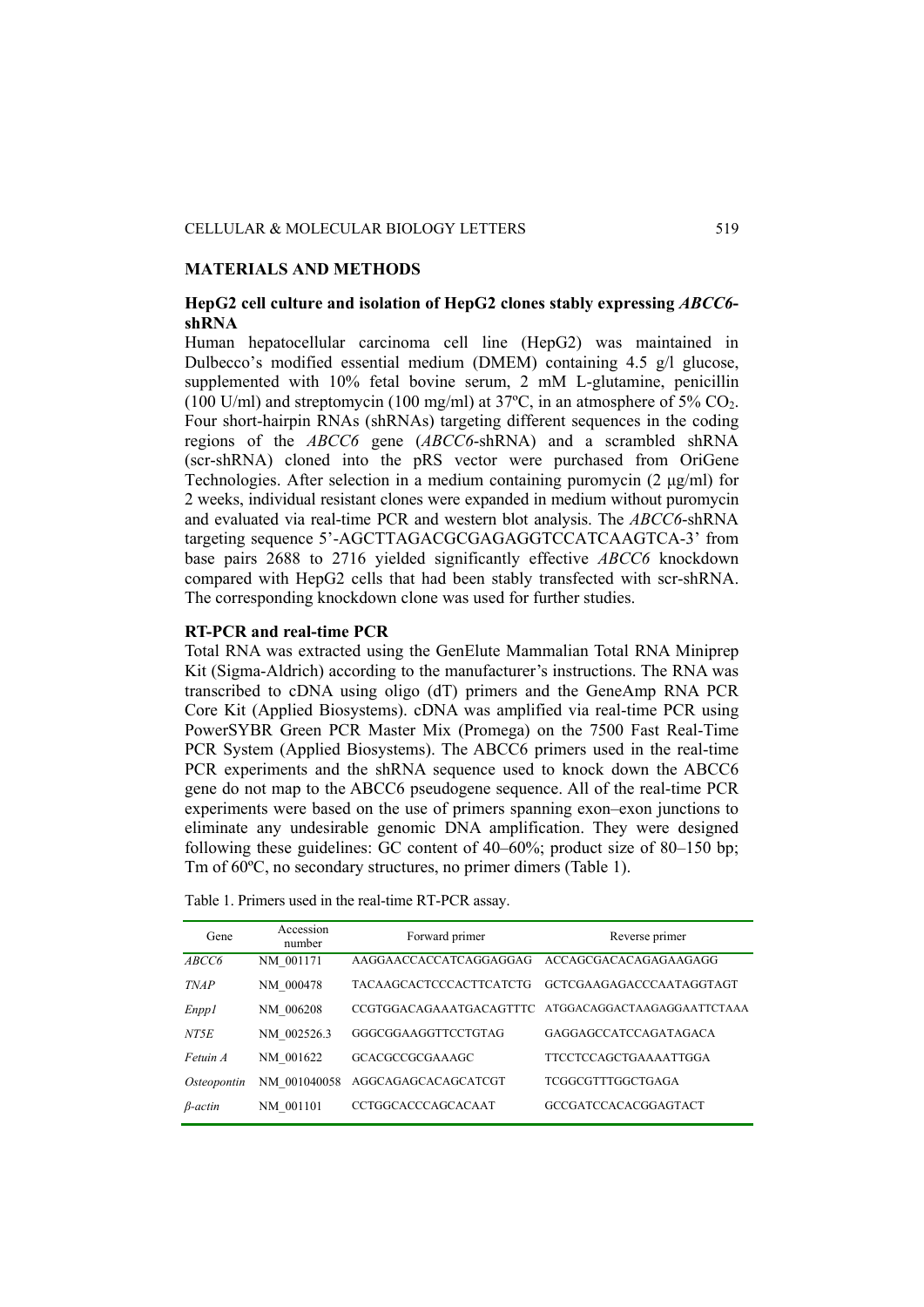To confirm PCR specificity, the PCR products were subjected to a melting-curve analysis. ABCC6 mRNA quantization was determined using the  $\Delta\Delta$ Ct method, where  $\Delta \Delta \text{C}t = [\text{C}t_{sample} - \text{C}t_{\text{B-actin}}]$  -  $[\text{C}t_{control} - \text{C}t_{\text{B-actin}}]$ . The results were expressed as percentages of the values for the scr-shRNA knockdown sample.

#### **Western blot analysis**

Cells (5 x 10<sup>5</sup>) were lysed in RIPA buffer consisting of  $1 \times PBS$  (pH 7.4), 1% NP-40, 0.5% sodium deoxycholate and 0.1% sodium dodecyl sulfate supplemented with a protease and a phosphatase inhibitor cocktail. Proteins (100 µg) were separated on SDS-polyacrylamide gels and transferred onto nitrocellulose membranes (Amersham Bioscience). After blocking with 5% non fat dry milk in TBST, consisting of 100 mM NaCl, 50 mM Tris (pH 7.5) and 0.05% Tween-20, the membranes were incubated with 1:200 anti-ABCC6 H70 (Santa Cruz Biotechnology), 1:100 anti-tissue-nonspecific alkaline phosphatase (TNAP; Santa Cruz Biotechnology) or 1:1000 anti-NT5E primary antibodies (Antibody Verify) overnight at 4ºC. This was followed by incubation with rabbit secondary horseradish-peroxidase-labeled antibody. Proteins were detected using Enhanced Chemiluminescence reagents (ECL, Promega).

## **Measurement of TNAP activity**

Cells  $(1 \times 10^6)$  were lysed with 0.1% Triton X-100 aqueous buffer, sonicated and centrifuged at 13,000 x rpm for 15 min at 4ºC to pellet the cellular debris. A volume of 160 μl assay buffer consisting of 50 mM Tris-HCl, 100 mM glycine and 2 mM MgCl<sub>2</sub> (pH 10.3) was added into each well of a 96-well plate, followed by the addition of 20 μl of cell extract and 20 μl of p-nitrophenylphosphate solution (5 mM in assay buffer). The reaction mixture was incubated at 37ºC for 30 min and stopped by adding 50 µl of 3 M NaOH. The OD405nm was measured using a Multiscan Go (Thermo) plate reader. Alkaline phosphatase activity was expressed as micromoles of p-nitrophenol produced per minute and was normalized to the protein content of each sample.

### **Statistical analysis**

Data were expressed as the means  $\pm$  SD. The difference between any two groups was determined by ANOVA, using software R version 2.8.1 [19].  $p < 0.05$  was considered statistically significant.

## **RESULTS AND DISCUSSION**

To investigate the possible mechanism by which ABCC6 could promote the ectopic mineralization process, several studies on  $ABCCG<sup>-/-</sup>$  transgenic mice [20, 21] and on fibroblasts from PXE patients were previously performed [22]. However, these studies did not provide any insight into the pathways linking the ectopic mineralization processes to the absence of ABCC6 in the liver.

In this study, the *ABCC6* gene was stably knocked down in HepG2 cells and the effect on the RNA transcription level of a set of genes involved in tissue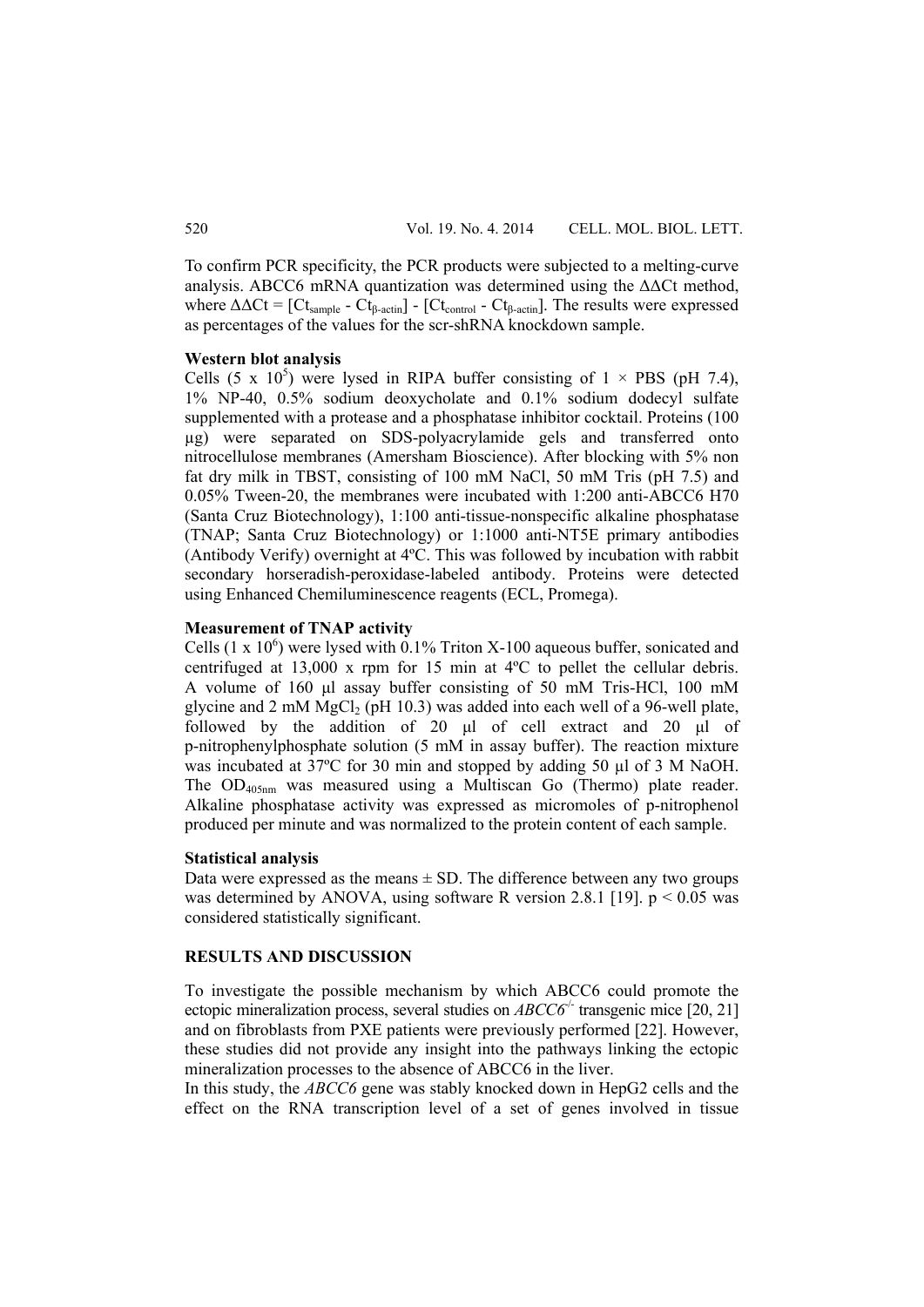calcification was evaluated. The knockdown occurred at both the transcriptional and translational levels, as confirmed via real-time PCR (Fig. 1A) and by western blot analysis (Fig. 1B), respectively.



Fig. 1. The effect of shRNA-mediated knockdown on *ABCC6* gene expression. A – Fold change in ABCC6 mRNA level compared to scr-shRNA transfected cells. Results are represented as the mean  $\pm$  S.D. (n = 3). \*\*p < 0.01. B – Representative western blot and densitometric analyses of the ABCC6 immunoreactive band in three independent experiments (means  $\pm$  SD). \*\*p < 0.01.  $\alpha$ -tubulin was used as a loading control.



Fig. 2. Expression and enzymatic activity of TNAP in *ABCC6* knockdown cells. A – Fold change in the TNAP mRNA level compared to that for scr-shRNA transfected cells. The results are the means  $\pm$  SD (n = 3). \*\*p < 0.01. B – Representative western blot and densitometric analyses of the TNAP immunoreactive band in three independent experiments (means  $\pm$  SD). \*\*p < 0.01.  $\alpha$ -tubulin was used as a loading control. C – TNAP activity in *ABCC6* knockdown cells expressed as the fold change relative to the control. The results are means  $\pm$  SD (n = 3). \*p < 0.05.

*ABCC6* knockdown affected the expression of TNAP, a membrane-bound enzyme facing the extracellular space that promotes the mineralization process, altering the extracellular inorganic phosphate/pyrophosphate ratio toward the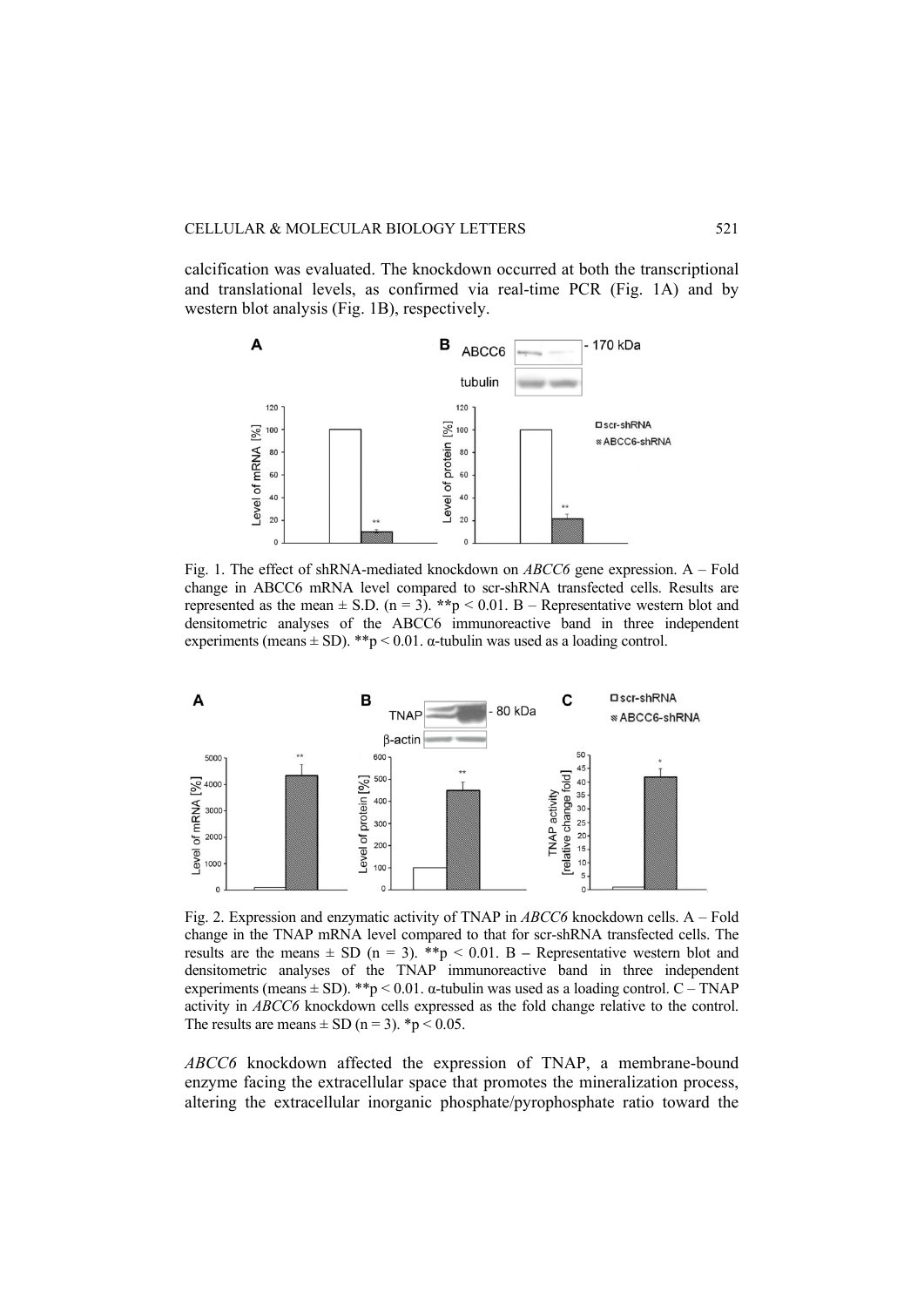production of inorganic phosphate [23]. *TNAP* transcript levels in *ABCC6*  knockdown cells were significantly higher than in scr-shRNA-transfected cells (Fig. 2A). The protein level increased accordingly (Fig. 2B). Finally, TNAP activity also increased in *ABCC6* knockdown cells by about 40-fold (Fig. 2C), indicating that the overexpressed protein is functionally active.

Interestingly, the expression of the ecto-5'-nucleotidase (NT5E), also known as CD73, decreased in ABCC6 knockdown cells compared to the control at both the transcriptional and translational levels (Fig. 3). NT5E catalyzes the conversion of AMP to adenosine and inorganic phosphate [24] and is involved in ACDC [25]. This enzyme resides on the outer side of the plasma membrane of several cell types, supplying adenosine to receptors on the cell surface. Adenosine receptors trigger an intracellular signaling cascade that results in inhibition of TNAP activity. Thus, NT5E deficiency lowers pericellular adenosine concentrations, increasing alkaline phosphatase activity in the extracellular space and allowing calcification to occur [25, 26]. The synergic and opposite regulation of TNAP and NT5E, described in ACDC, is consistent with our findings showing that TNAP overexpression is associated with NT5E downregulation in *ABCC6* knockdown HepG2 cells. Indeed, we provided the first evidence that reduced levels of ABCC6 activity in liver cells can upregulate TNAP and downregulate NT5E expression in the same cells, providing the possible molecular mechanism underlying the overlap between PXE and ACDC clinical phenotypes.



Fig. 3. Expression of NT5E in *ABCC6* knockdown cells. A – Fold change in *NT5E* gene expression compared to that for scr-shRNA transfected cells. The results are the means  $\pm$ SD  $(n = 3)$ .  $*_p$  < 0.05. B – Representative western blot and densitometric analyses of NT5E immunoreactive band in three independent experiments (means  $\pm$  SD). \*\*p < 0.01. β-actin was used as loading control.

Fig. 4 shows the mRNA quantification of other genes involved in the mineralization processes. The *Enpp1* gene encodes the enzyme hydrolyzing nucleoside 5' triphosphates to their corresponding monophosphates and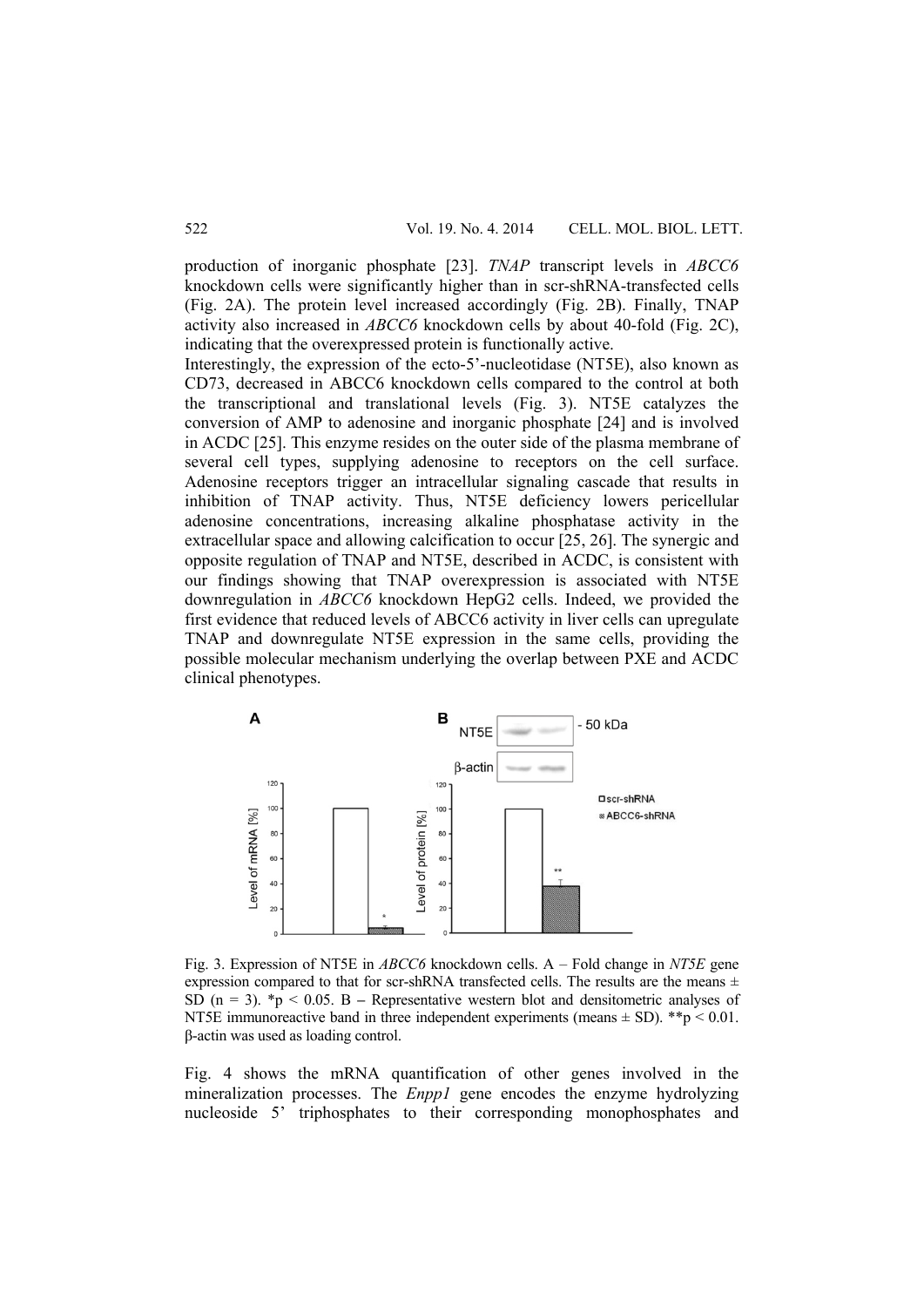pyrophosphate, which in turn inhibit the mineralization processes. Interestingly, the *Enpp1* mRNA level did not significantly change in knockdown vs. control cells (data not shown). By contrast, the expression of *OPN* and *Fetuin A* genes, which encode two hepatic circulating proteins that are able to prevent deposition of hydroxyapatite, was downregulated in *ABCC6* knockdown cells. This finding concurs with the decreased levels of Fetuin A observed in *ABCC6<sup>-1</sup>* mouse serum [3] and PXE patients [27]. Moreover, it is evidence of a direct correlation between reduced levels of ABCC6 and *OPN* gene downregulation in liver cells. A recent study has emphasized the correlation in expression between ABCC6 and OPN in a different system [28].



Fig. 4. *OPN* and *Fetuin A* transcripts levels in *ABCC6* knockdown cells. Fold change in gene expression in *ABCC6* knockdown cells compared to that for scr-shRNA transfected cells. The results are the means  $\pm$  SD (n = 3). \*p < 0.05.

ABCC6 is localized at the basolateral surface of hepatocytes and, in analogy with other better-characterized members of the multidrug resistance protein (MRP) family, it is likely to serve as an efflux pump transporting substrates from hepatocytes to the circulation. It is conceivable that in the absence of functional ABCC6, serum becomes deficient in certain factors that inhibit ectopic mineralization [16].

The novelty of our data is that ABCC6 substrates also act on the liver cells, themselves modulating the expression of genes involved in the mineralization pathways, suggesting the molecular basis of the observations made in *ABCC6*-/ mice and PXE patients. It is indeed possible that, once secreted in the extracellular space, the ABCC6 substrates may act as autocrine factors promoting the expression of anti-mineralization genes and downregulating the expression of pro-mineralization genes. In agreement with this hypothesis, it was recently reported that cells overexpressing ABCC6 secrete an unidentified substrate that in turn induces a large efflux of nucleotide triphosphates providing the extracellular pyrophosphate, a potent inhibitor of mineralization [29]. Alternatively, it can be hypothesized that ABCC6 deficiency leads to an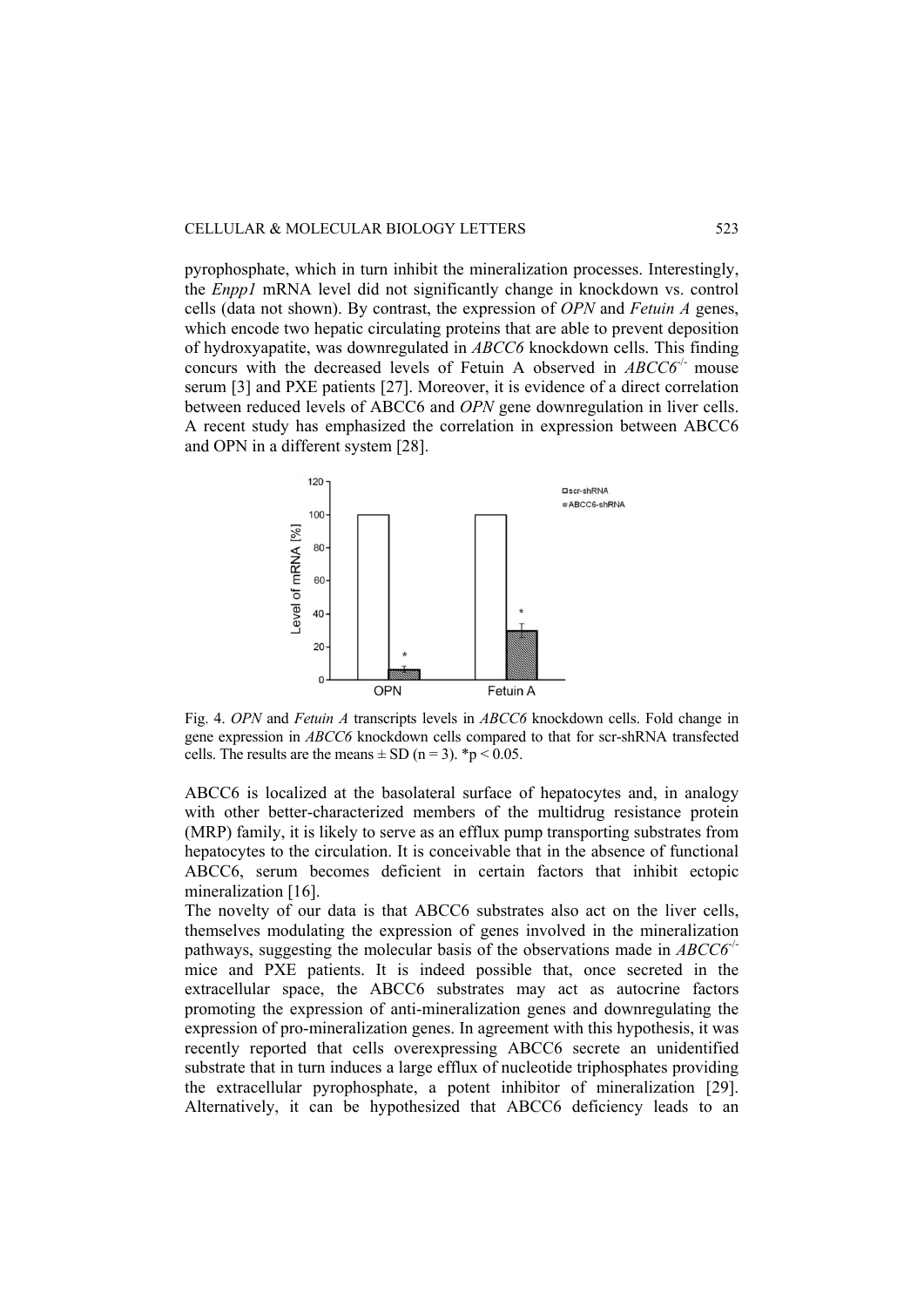intracellular increase of substrates that might modulate the expression of genes involved in mineralization processes.

Importantly, the pro-mineralization genes dysregulated in ABCC6-lacking hepatocytes encode both the proteins expressed on the extracellular face of the hepatocyte plasma membrane (TNAP, NT5E) and those released into the blood stream (OPN, Fetuin A). The two types of protein can exert their actions in the extracellular space and in extra-liver tissues respectively in the absence of clinically evident modifications in hepatocyte metabolism or function.

## **CONCLUSION**

Our findings represent a significant step forward in the understanding of the pathogenic mechanism of ectopic mineralization processes associated with ABCC6. We have clarified that reduced levels of ABCC6 activity have a direct effect on the cells that normally express it. Moreover, our experiments demonstrate that *ABCC6* knockdown HepG2 cells are a suitable model for recapitulating in vitro the ABCC6-lacking liver of PXE patients, thus shedding light on the complex pathogenesis of PXE.

## **REFERENCES**

- 1. Boskey, A.L. Biomineralization: conflicts, challenges and opportunities. **J. Cell. Biochem. Suppl.** 30–31 (1998) 83–91.
- 2. Addison, W.N., Azari, F., Sørensen, E.S., Kaartinen, M.T. and McKee, M.D. Pyrophosphate inhibits mineralization of osteoblast cultures by binding to mineral, upregulating osteopontin, and inhibiting alkaline phosphatase activity. **J. Biol. Chem.** 282 (2007) 15872–15883.
- 3. Jiang, Q., Li, Q. and Uitto, J. Aberrant mineralization of connective tissues in a mouse model of pseudoxanthoma elasticum: systemic and local regulatory factors. **J. Invest. Dermatol.** 127 (2007) 1392–1402.
- 4. Steitz, S.A, Speer, M.Y., McKee, M.D., Liaw, L., Almeida, M., Yang, H. and Giachelli, C.M. Osteopontin inhibits mineral deposition and promotes regression of ectopic calcification. **Am. J. Pathol.** 161 (2002) 2035–2046.
- 5. Le Saux, O., Martin, L., Aherrahrou, Z., Leftheriotis, G., Váradi, A. and Brampton, C.N. The molecular and physiological roles of ABCC6: more than meets the eye. **Front. Genet.** 3 (2012) 289.
- 6. Bergen, A.A., Plomp, A.S., Schuurman,E.J., Terry, S., Breuning, M., Dauwerse, H., Swart, J., Kool, M., van Soest, S., Baas, F., ten Brink, J.B. and de Jong, P.T. Mutations in ABCC6 cause pseudoxanthoma elasticum. **Nat. Genet.** 25 (2000) 228–231.
- 7. Fabbri, E., Forni, GL., Guerrini, G. and Borgna-Pignatti, C. Pseudoxanthoma-elasticum-like syndrome and thalassemia: an update. **Dermatol. Online J.** 15 (2009) 7.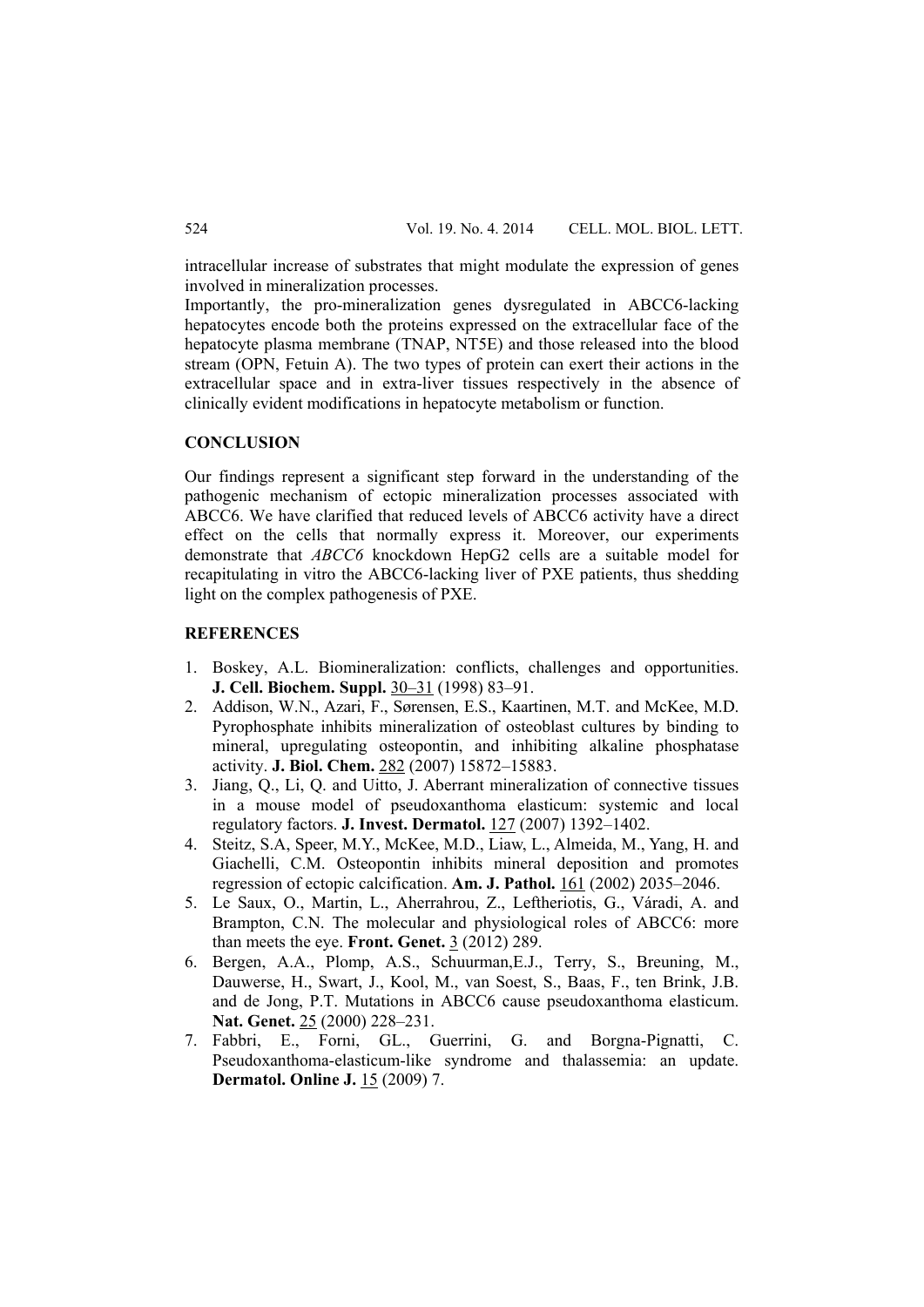- 8. Martin, L., Douet, V., VanWart, C.M., Heller, M.B. and Le Saux,O. A mouse model of β-thalassemia shows a liver-specific down-regulation of Abcc6 expression. **Am. J. Pathol.** 178 (2011) 774–783.
- 9. Ruf, N., Uhlenberg, B., Terkeltaub, R., Nürnberg, P. and Rutsch, F. The mutational spectrum of ENPP1 as arising after the analysis of 23 unrelated patients with generalized arterial calcification of infancy (GACI). **Hum. Mutat.** 25 (2005) 98.
- 10. Li, Q., Baker, J., Kowalczyk, J., Jiang, Q., Uitto, J. and Schachner, L. Paediatric pseudoxanthoma elasticum with cardiovascular involvement. **Br. J. Dermatol.** 169 (2013) 1148–1151.
- 11. Nitschke, Y., Baujat, G., Botschen, U., Wittkampf, T., du Moulin, M., Stella, J., Le Merrer, M., Guest, G., Lambot, K., Tazarourte-Pinturier, M.F., Chassaing, N., Roche O., Feenstra, I., Loechner, K., Deshpande., C, Garber, S.J., Chikarmane, R., Steinmann, B., Shahinyan, T., Martorell, L., Davies, J., Smith, W.E., Kahler, S.G., McCulloch, M., Wraige, E., Loidi, L., Höhne, W., Martin, L., Hadj-Rabia, S., Terkeltaub, R. and Rutsch, F. Generalized arterial calcification of infancy and pseudoxanthoma elasticum can be caused by mutations in either ENPP1 or ABCC6. **Am. J. Hum. Genet.** 90 (2012) 25–39.
- 12. Rutsch, F., Nitschke, Y. and Terkeltaub, R. Genetics in arterial calcification: pieces of a puzzle and cogs in a wheel. **Circ. Res.** 109 (2011) 578–592.
- 13. Meng, H., Vera, I., Che, N., Wang, X., Wang, S.S., Ingram-Drake, L., Schadt, E.E., Drake, T.A. and Lusis, A.J. Identification of Abcc6 as the major causal gene for dystrophic cardiac calcification in mice through integrative genomics. **Proc. Natl. Acad. Sci. USA** 104 (2007) 4530–4535.
- 14. Aherrahrou, Z., Doehring, L.C., Ehlers, E.M., Liptau, H., Depping, R., Linsel-Nitschke, P., Kaczmarek, P.M., Erdmann, J. and Schunkert, H. An alternative splice variant in Abcc6, the gene causing dystrophic calcification, leads to protein deficiency in C3H/He mice. **J. Biol. Chem.** 283 (2008) 7608–7615.
- 15. Beck, K., Hayashi, K., Nishiguchi, B., Le Saux,O., Hayashi, M. and Boyd, C.D. The distribution of Abcc6 in normal mouse tissues suggests multiple functions for this ABC transporter. **J. Histochem. Cytochem.** 51 (2003) 887–902.
- 16. Pomozi, V., Le Saux, O., Brampton, C., Apana, A., Iliás, A., Szeri, F., Martin, L., Monostory, K., Paku, S., Sarkadi, B., Szakács, G. and Váradi, A. ABCC6 is a basolateral plasma membrane protein. **Circ. Res.** 112 (2013) 148–151.
- 17. Uitto, J., Pulkkinen, L., and Ringpfeil, F. Molecular genetics of pseudoxanthoma elasticum: a metabolic disorder at the environment-genome interface? **Trends Mol. Med.** 7 (2001) 13–17.
- 18. de Boussac, H., Ratajewski, M., Sachrajda, I., Köblös, G., Tordai, A., Pulaski, L., Buday, L., Váradi, A. and Arányi, T. The ERK1/2-hepatocyte